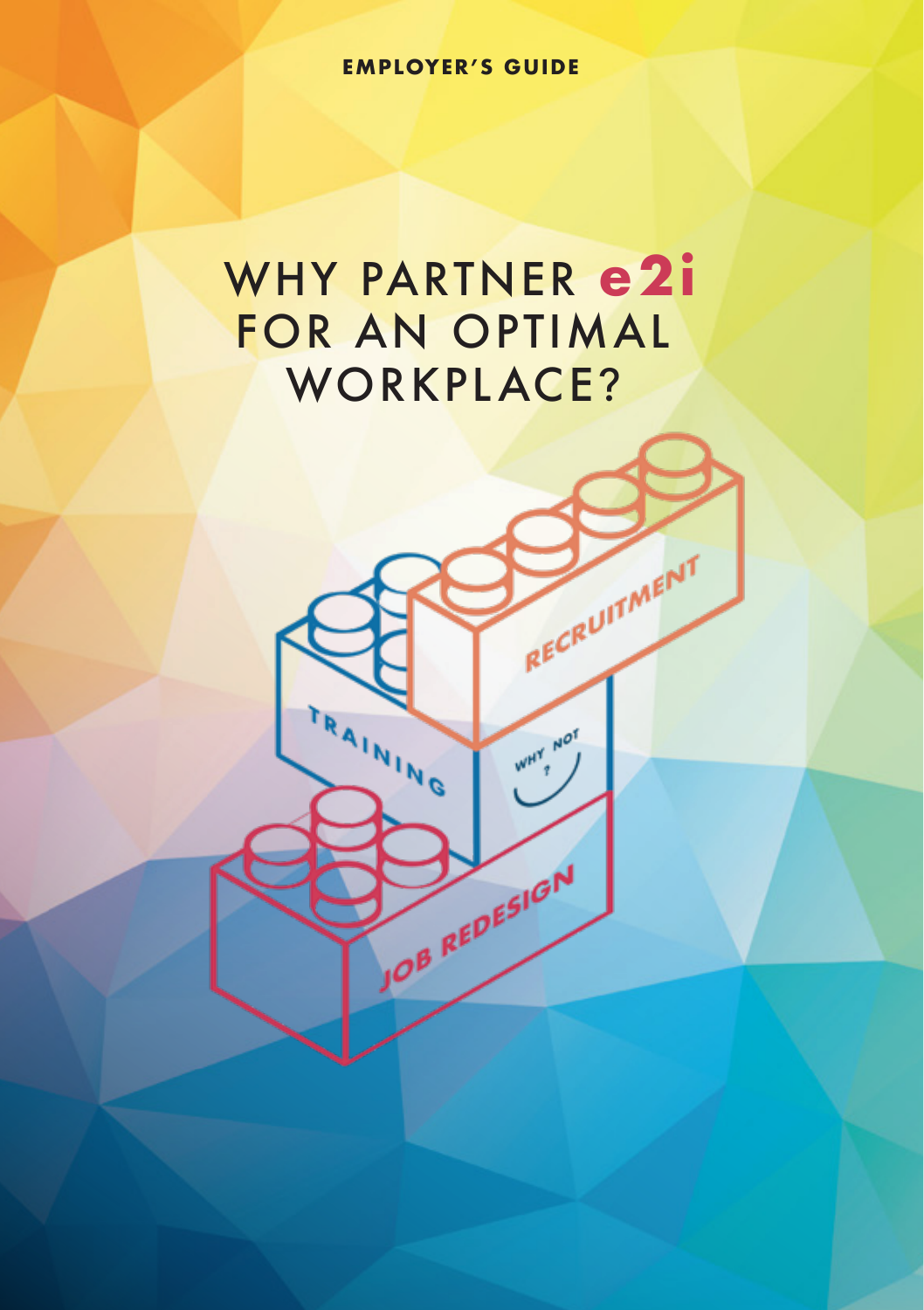# **Partner e2i**

### To address your manpower needs and help your team attain higher productivity.



#### **RECRUITMENT**

Find the right people for your team

- Attend regular recruitment events
- Gain access to a greater pool of talents through e2i's network
- Benefit from Career Conversion (CCP) Programmes and job fairs

*"e2i staff have been extremely prompt and resourceful in supporting our recruitment drives to boost the manpower of the new Thomson-East Coast Line (TEL). Together, we have placed some 140 Singaporeans into SMRT TEL over the past year, many of whom were jobseekers transiting from other industries."*

> Mr Lam Sheau Kai, Deputy Managing Director, SMRT Thomson-East Coast Line



#### **TRAINING**

Train your workforce to improve competence

- Deep-skill, re-skill and multi-skill your employees
- Improve competency through customised training courses
- Differentiate yourself from the competition

*"It is great that e2i takes an active interest and is committed in helping us to improve, upgrade and keep abreast of new developments in our trade. My team and I are grateful to be beneficiaries of the various training programmes and talks organised by e2i."*

> Ms Judy Koh Teck Neo, Director, Caffe Pralet and Creative Culinaire The School

#### **JOB REDESIGN**

Redesign work or jobs for increased gains

- Identify potential areas for improvements
- Co-create workplace solutions through Job Redesign
- Foster a safer and smarter workplace

*"With the new smart factory, we have greater output and rely on big data to better analyse and improve the shop floor. New technology lets us employers streamline work processes and increase cost savings, and our employees are also able to enjoy an easier, safer and smarter work environment."*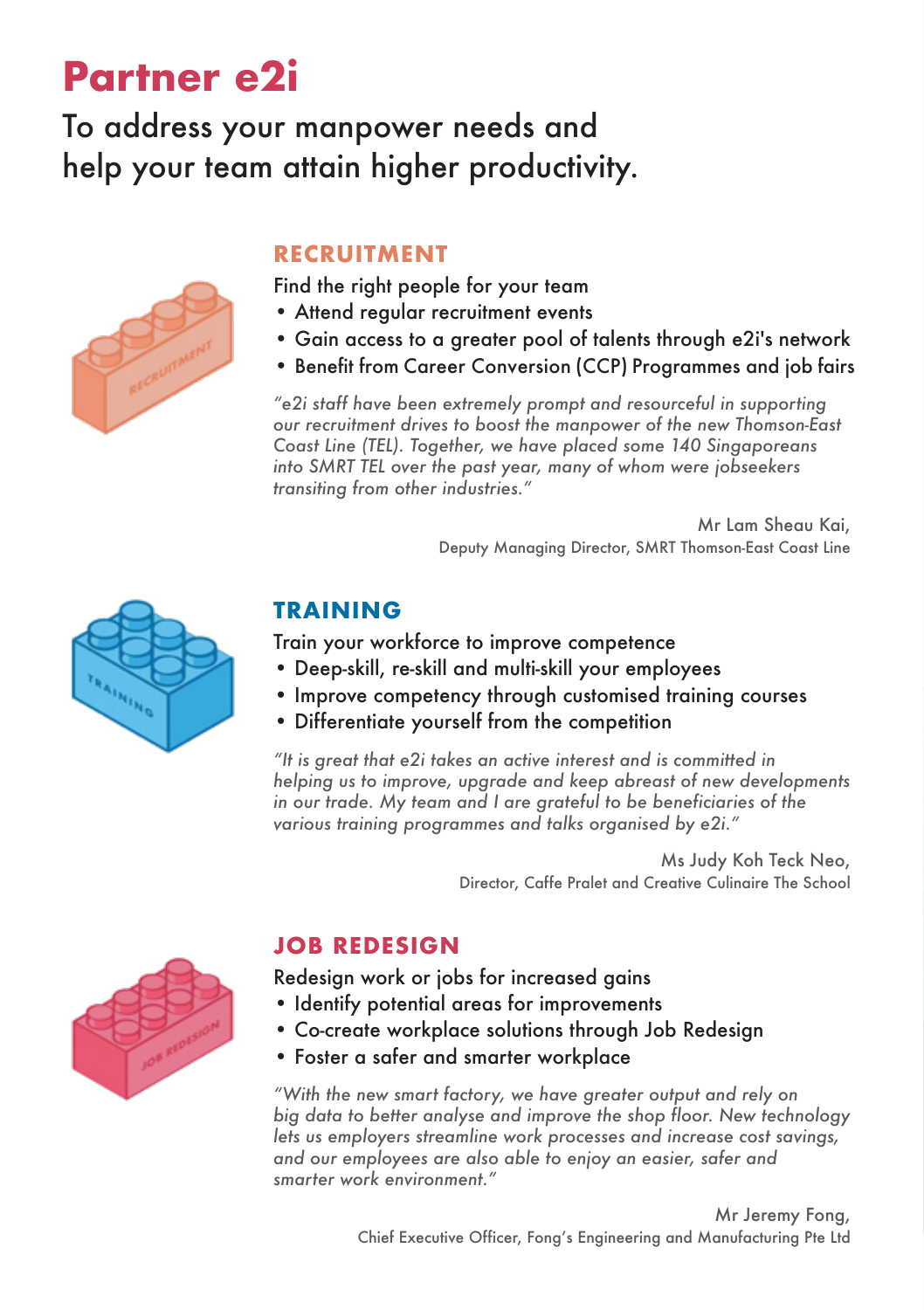e2i is the empowering network for workers and employers seeking employment and employability solutions. e2i serves as a bridge between workers and employers, connecting with workers to offer job security through job-matching, career guidance and skills upgrading services, and partnering employers to address their manpower needs through recruitment, training and job redesign solutions. e2i is a tripartite initiative of the National Trades Union Congress set up to support nation-wide manpower and skills upgrading initiatives.

# **WHY NOT**

**Q**: Why seek recruitment assistance when I already have access to my pool of talents?

**A**: e2i provides one-stop, personalised services to help you with your manpower and training needs. You can tap on our customised career fairs, networking events and back-end referrals to reach a greater pool of talents!

**Q**: Why do I need to relook at my team's work processes when we're already hitting targets?

**A**: When workers are trained and can value-add better, business productivity follows! Work tasks can become easier, and the workplace safer and smarter for your workers.